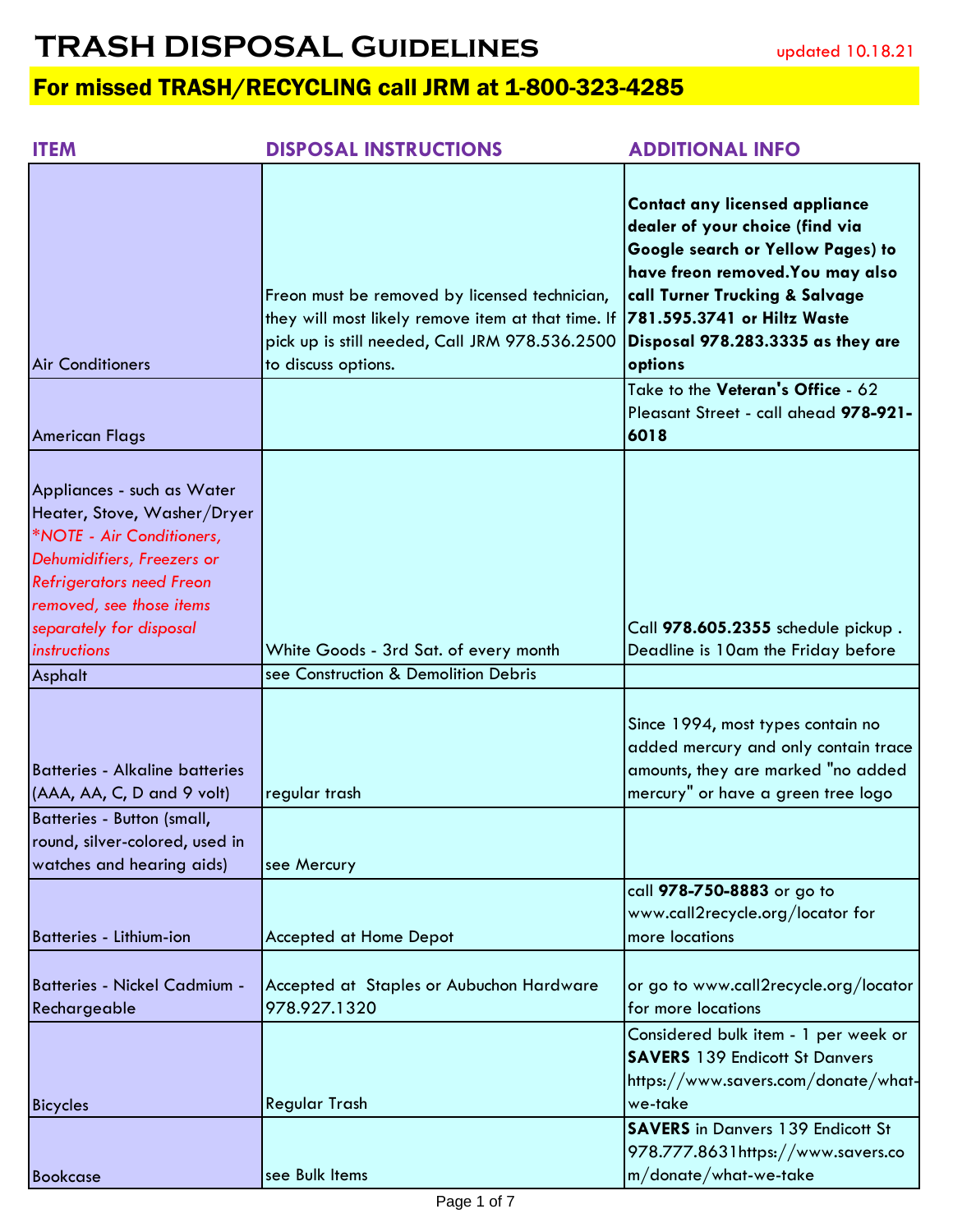| <b>ITEM</b>                        | <b>DISPOSAL INSTRUCTIONS</b>                      | <b>ADDITIONAL INFO</b>                   |
|------------------------------------|---------------------------------------------------|------------------------------------------|
|                                    |                                                   | 117 Elliott St Unit 2 Beverly            |
| <b>Bottle &amp; Can Redemption</b> | Most grocery stores, or Beverly Redemption        | 978.927.3010                             |
|                                    |                                                   | <b>Book donation boxes at many</b>       |
|                                    |                                                   | schools                                  |
|                                    |                                                   | <b>SAVERS</b> in Danvers 139 Endicott St |
|                                    | regular trash - adhere to weight limit            | 978.777.8631https://www.savers.co        |
| <b>Bound Books - hardcover</b>     | regulations                                       | m/donate/what-we-take                    |
|                                    |                                                   | <b>SAVERS</b> in Danvers 139 Endicott St |
|                                    |                                                   | 978.777.8631https://www.savers.co        |
| <b>Bound Books - paperback</b>     | recycle                                           | $m/d$ onate/what-we-take                 |
| <b>Box spring</b>                  | see Bulk Items                                    |                                          |
| <b>Brick</b>                       | see Construction & Demolition Debris              |                                          |
|                                    |                                                   | Small furniture- BEVERLY                 |
|                                    |                                                   | <b>BOOTSTRAPS or SAVERS 139</b>          |
|                                    | 1 bulk item per wk/household - there's no size    | <b>Endicott St Danvers</b>               |
|                                    | limit, huge & heavy items should be dismantled    | -https://www.savers.com/donate/what-     |
| <b>Bulk Items</b>                  | if 2 people can't lift it, it will be left behind | we-take                                  |
|                                    | with twine -Limit is four (4) rolls per week per  | or for private removal, look in YP or    |
|                                    | unit. Considered a bulk item, refer to Bulk Item  | online under Garbage & Rubbish           |
| Carpet                             | for info                                          | Removal                                  |
| Ceramic                            | see Construction & Demolition Debris              |                                          |
| <b>Chain Link Fence</b>            | see Construction & Demolition Debris              |                                          |
|                                    |                                                   | <b>SAVERS</b> in Danvers 139 Endicott    |
|                                    |                                                   | Street 978.777.8631                      |
|                                    |                                                   | https://www.savers.com/donate/what-      |
| Chair                              | see Bulk Items                                    | we-take                                  |
|                                    | seasonal item - see Holiday & Leaf Pickup         |                                          |
|                                    | Schedule located on Trash & Recycling web         |                                          |
| <b>Christmas Tree</b>              | page                                              |                                          |
|                                    |                                                   | <b>BEVERLY BOOTSTRAPS or SAVERS</b>      |
|                                    |                                                   | 139 Endicott Street Danvers              |
|                                    |                                                   | https://www.savers.com/donate/what-      |
| Clothing                           | Donation boxes at all public schools              | we-take                                  |
|                                    |                                                   | Open seasonally -PEAK: Monday -          |
|                                    |                                                   | Saturday 8-3:30 WINTER: Thursday         |
|                                    | located at 16 Standley Street, Beverly            | only 9-1. check for timeframes on        |
|                                    | residents may bring leaves, stumps, branches &    | Holiday & Leaf Pickup Schedule           |
|                                    | other compostable material to the site, NO        | located on Trash & Recycling web         |
| <b>Compost Site (Yard Waste)</b>   | <b>FOOD COMPOST ALLOWED</b>                       | page                                     |
| Concrete                           | see Construction & Demolition Debris              |                                          |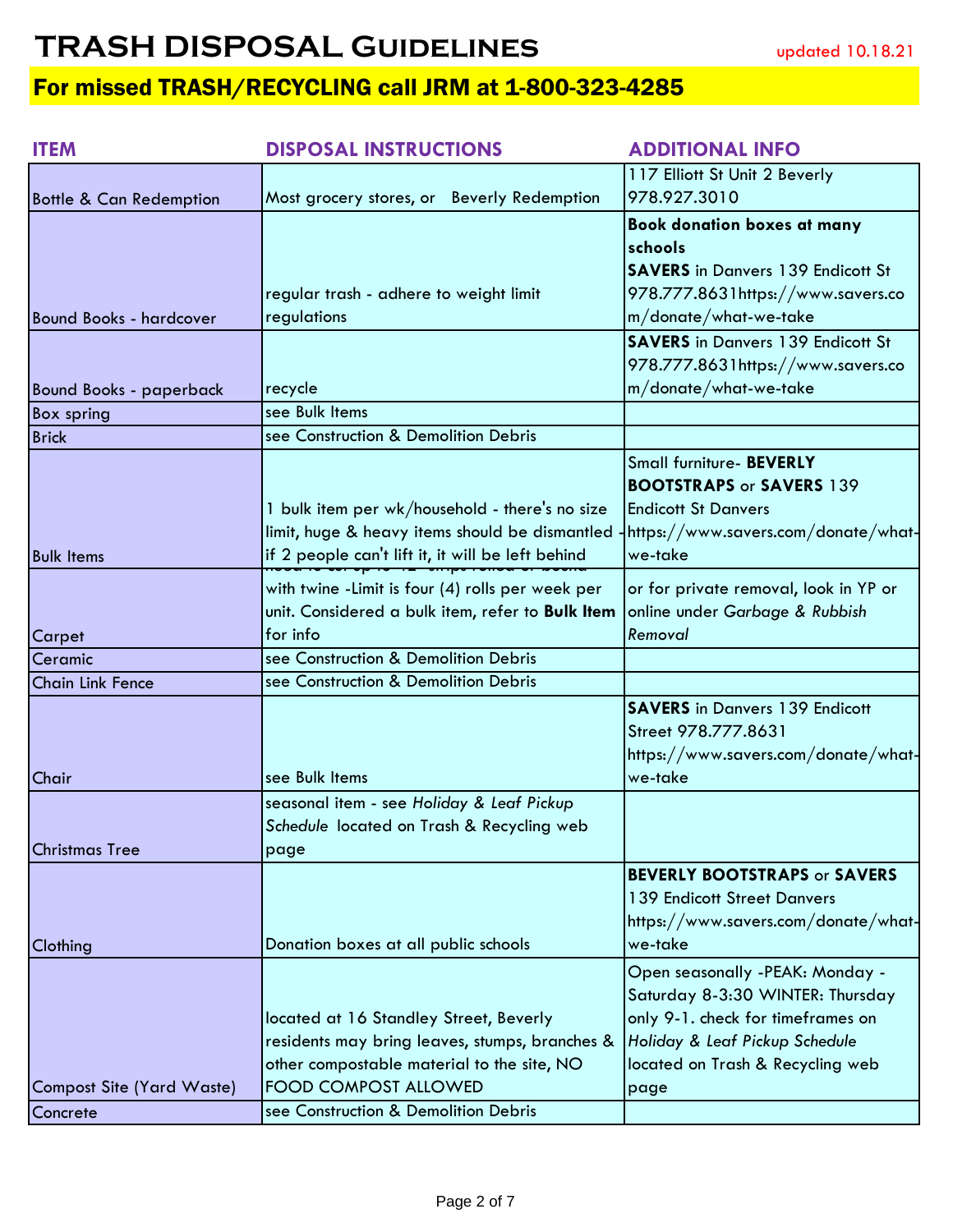| <b>ITEM</b>                                                                 | <b>DISPOSAL INSTRUCTIONS</b>                                                                                                                                                                                                                                                                                         | <b>ADDITIONAL INFO</b>                                                                                                                                                                                                                                                                                               |
|-----------------------------------------------------------------------------|----------------------------------------------------------------------------------------------------------------------------------------------------------------------------------------------------------------------------------------------------------------------------------------------------------------------|----------------------------------------------------------------------------------------------------------------------------------------------------------------------------------------------------------------------------------------------------------------------------------------------------------------------|
| <b>Construction &amp; Demolition</b><br><b>Debris</b><br>Couch/Sofa         | Construction debris consists of, but is not limited<br>to; concrete, wood, asphalt, drywall, metal,<br>brick & glass doors & windows. These items<br>are banned Mass DEP law) from landfills & will<br>not be picked up with your regular trash.<br>Removal of these items require private pickup.<br>see Bulk Items | look in YP or online under Garbage &<br>Rubbish Removal see also Transfer<br>Stations on this list or click here<br>http://www.beverlyma.gov/trash-<br>recycling/construction-demolition-<br>debris/                                                                                                                 |
| Dehumidifier                                                                | Freon must be removed by licensed technician,<br>they will most likely remove item at that time. If<br>pick up is still needed, Call JRM 978.536.2500<br>to discuss options.<br>Dried driveway sealer, either latex or oil-                                                                                          | <b>Contact any licensed appliance</b><br>dealer of your choice (find via<br>Google search or Yellow Pages) to<br>have freon removed                                                                                                                                                                                  |
| <b>Driveway Sealer</b>                                                      | based, can be placed beside trash with lid(s)<br>off                                                                                                                                                                                                                                                                 |                                                                                                                                                                                                                                                                                                                      |
| Drywall                                                                     | see Construction & Demolition Debris                                                                                                                                                                                                                                                                                 |                                                                                                                                                                                                                                                                                                                      |
| Electronics                                                                 | Electronics Collection 1st Saturday in May<br><b>Beverly High School</b>                                                                                                                                                                                                                                             | See Holiday & Leaf Pickup Schedule<br>located on Trash & Recycling web<br>page for annual collection at Beverly<br>High School. Small electronic<br>appliances (toasters, power tools,<br>irons, ect: SAVERS in Danvers 139<br><b>Endicott Street 978.777.8631</b><br>https://www.savers.com/donate/what-<br>we-take |
| <b>Fiberglass Insulation</b>                                                | see Hazardous Waste                                                                                                                                                                                                                                                                                                  |                                                                                                                                                                                                                                                                                                                      |
| <b>Fire Extinguishers (Carbon</b><br>Dioxide)                               | These are refillable & should be refilled after<br>each use, check Yellow Pages under Fire<br>Extinguishers-Recharging. If defective, drill<br>holes in the cylinder after pressure has been<br>relieved and place in trash.                                                                                         |                                                                                                                                                                                                                                                                                                                      |
| Fire Extinguishers (very old)                                               | take to Household Hazardous Waste collection                                                                                                                                                                                                                                                                         |                                                                                                                                                                                                                                                                                                                      |
| <b>Flares</b>                                                               | call Mass Hwy Dept                                                                                                                                                                                                                                                                                                   | MA Hwy Dept - 978-750-8862 Danvers                                                                                                                                                                                                                                                                                   |
| <b>Fluorescent Bulbs: compact</b><br>(curlicue - CFL), flourescent<br>tubes | see Mercury                                                                                                                                                                                                                                                                                                          | take to Home Depot, Aubuchon<br>Hardware, Lowes                                                                                                                                                                                                                                                                      |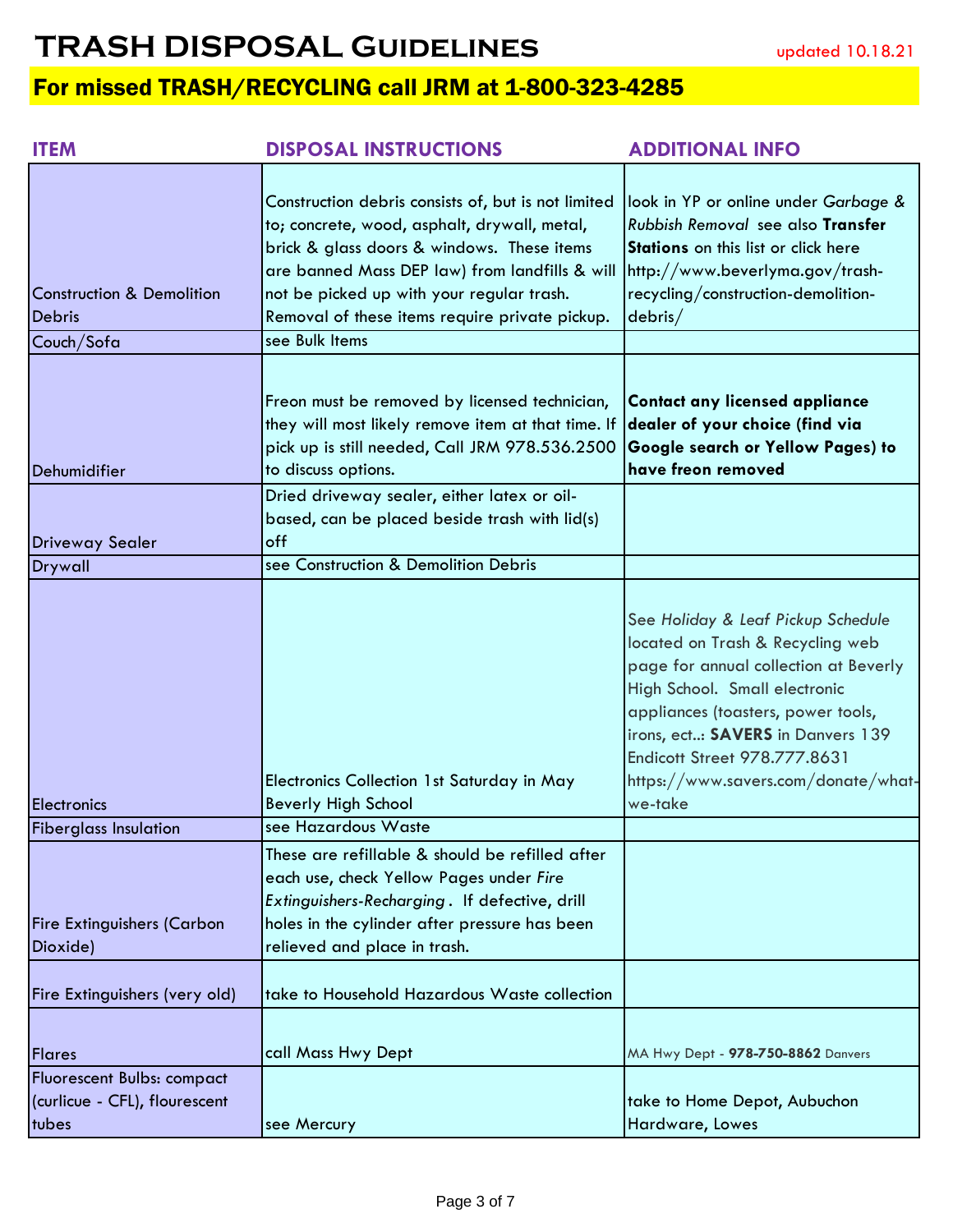| <b>ITEM</b>                    | <b>DISPOSAL INSTRUCTIONS</b>                       | <b>ADDITIONAL INFO</b>                   |
|--------------------------------|----------------------------------------------------|------------------------------------------|
|                                | Freon must be removed by licensed technician,      | <b>Contact any licensed appliance</b>    |
|                                | they will most likely remove item at that time. If | dealer of your choice (find via          |
|                                | pick up is still needed, call JRM 978.536.2500     | <b>Google search or Yellow Pages) to</b> |
| <b>Freezers</b>                | to discuss options.                                | have freon removed                       |
| Garbage disposal               | regular trash                                      |                                          |
|                                |                                                    | or take to a commercial hazardous        |
|                                |                                                    | waste facility - online under            |
|                                |                                                    | Hazardous Waste Removal or in YP         |
|                                |                                                    | under Garbage Removal-Large &            |
| Gasoline                       | see Hazardous Waste                                | <b>Hazardous Items-Residential</b>       |
|                                |                                                    |                                          |
|                                |                                                    | If pieces are very large put in trash    |
| Glass - Tabletop broken or     |                                                    | ensure sharp edges are covered with      |
| shattered                      | regular trash                                      | duct tape to avoid hands getting cut     |
|                                |                                                    | Considered bulk item - 1 per week,       |
|                                |                                                    | remove gas tank prior to placing         |
| Grills                         | <b>Regular Trash</b>                               | curbside                                 |
|                                |                                                    | Hazardous Waste Collection is held       |
|                                |                                                    | annually in April, 8am - 12pm at         |
|                                |                                                    | Beverly High School - \$20 Co-Pay.       |
|                                |                                                    | Contact Health Department for more       |
| <b>Hazardous Waste</b>         | <b>Hazardous Waste Annual Collection</b>           | information - 978-921-8591               |
| Humidifier                     | regular trash                                      | <b>Bulk item</b>                         |
| Insulation                     | see Construction & Demolition Debris               |                                          |
|                                |                                                    | Considered bulk item - 1 per week,       |
|                                |                                                    | remove gas and oil prior to placing      |
| Lawnmowers - Push              | <b>Regular Trash</b>                               | curbside                                 |
|                                |                                                    |                                          |
|                                |                                                    | Search online or Yellow Pages for        |
| Lawnmowers - Ride On           | <b>Commercial Waste Removal</b>                    | Commercial waste removal companies       |
| Lightbulbs: incandescent, LED, |                                                    |                                          |
| incandescent, halogen          | regular trash                                      |                                          |
| Mattress/Box spring            | see Bulk Items                                     |                                          |
|                                |                                                    | <b>Contact Health Department at 978-</b> |
| Medical Waste - Home           | <b>Hazardous Waste</b>                             | 921-8591                                 |
|                                |                                                    |                                          |
|                                |                                                    |                                          |
|                                | Compact fluorescent bulbs, thermometers,           | Take to the Health Dept at 90 Colon      |
|                                | thermostats, mercury switches and button           | Street. Call 978-921-8591 for info &     |
| Mercury                        | batteries                                          | hrs.                                     |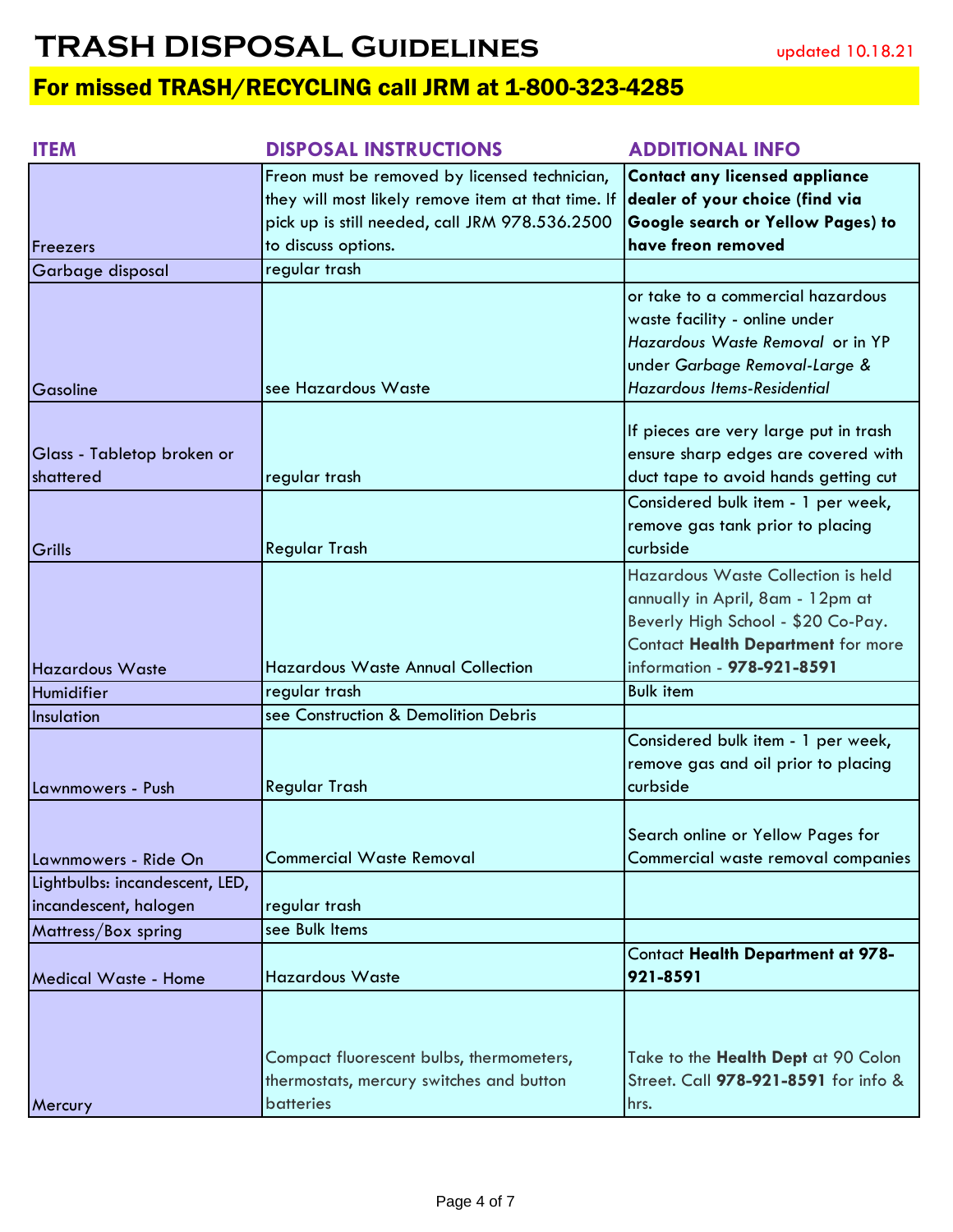| <b>ITEM</b>                             | <b>DISPOSAL INSTRUCTIONS</b>                                                                                                                                               | <b>ADDITIONAL INFO</b>                                                                                                                                                               |
|-----------------------------------------|----------------------------------------------------------------------------------------------------------------------------------------------------------------------------|--------------------------------------------------------------------------------------------------------------------------------------------------------------------------------------|
|                                         |                                                                                                                                                                            | BULK ITEM or, if in working condition,<br><b>BEVERLY BOOTSTRAPS, or SAVERS</b><br>in Danvers 139 Endicott Street<br>978.777.8631<br>https://www.savers.com/donate/what-<br>we-take   |
| <b>Microwaves</b>                       | regular trash                                                                                                                                                              |                                                                                                                                                                                      |
| <b>Monitors</b>                         | Scheduled pick up, 3rd Sat of the month - \$35<br>per TV/Monitor, call JRM 978.536.2500 to<br>schedule. Have credit card ready (no Discover)                               | In addition, STAPLES will accept<br>Monitors, CPU's & Printers free of<br>charge, limit 6 per day - more info<br>www.staples.com - search for<br><b>Recycling Programs (NO TV's)</b> |
| <b>Motor Oil</b>                        |                                                                                                                                                                            | DPS Garage, 148 Park Street 7:30<br>am to 3:30 pm Monday through<br>Friday or by appointment call 978-<br>921-6053                                                                   |
| Paint - Latex                           | Latex paint can be dried out (solidify with kitty<br>litter or with specifically designed products that<br>are now available) once dry place near trash<br>with lid(s) off |                                                                                                                                                                                      |
| Paint - Oil                             | see Hazardous Waste                                                                                                                                                        | For more info, call the Health Dept<br>978-921-8591                                                                                                                                  |
| Pesticides                              |                                                                                                                                                                            | call Nat'l Pesticide<br>Telecommunications Network at 800-<br>858-7378 or online at<br>http://nptn.orst.edu/                                                                         |
| <b>Photo Chemicals</b>                  | see Hazardous Waste                                                                                                                                                        |                                                                                                                                                                                      |
| Piano                                   | Commercial/ Private Waste Removal                                                                                                                                          | Search online or Yellow Pages for<br>Commercial/ Private waste removal<br>companies                                                                                                  |
|                                         |                                                                                                                                                                            | BULK ITEM- cut the wood to 3' lengths,<br>bundle & tie for pick up, bundles                                                                                                          |
| <b>Picnic Table</b>                     | regular trash                                                                                                                                                              | cannot exceed 50lbs                                                                                                                                                                  |
| Plate glass<br><b>Plumbing fixtures</b> | see Construction & Demolition Debris<br>see Construction & Demolition Debris                                                                                               |                                                                                                                                                                                      |
| <b>Pool Chemicals</b>                   | see Hazardous Waste                                                                                                                                                        |                                                                                                                                                                                      |
| Pool Filters & Pumps                    | regular trash                                                                                                                                                              | <b>BULK ITEM</b>                                                                                                                                                                     |
| Printer Cartridges (Ink &<br>Toner)     | Recycle at collection bins                                                                                                                                                 | <b>Staples Retail Stores</b><br>Health Dept - 90 Colon St, 1st Fl<br>Keller Williams Realty - 500 Cummings<br>Center Suite 1550<br>Senior Center - 90 Colon St, 2nd Fl               |
| <b>Propane Tanks</b>                    | May be returned to Aubuchon Hardware (\$5<br>fee) or Cabot Fuels                                                                                                           |                                                                                                                                                                                      |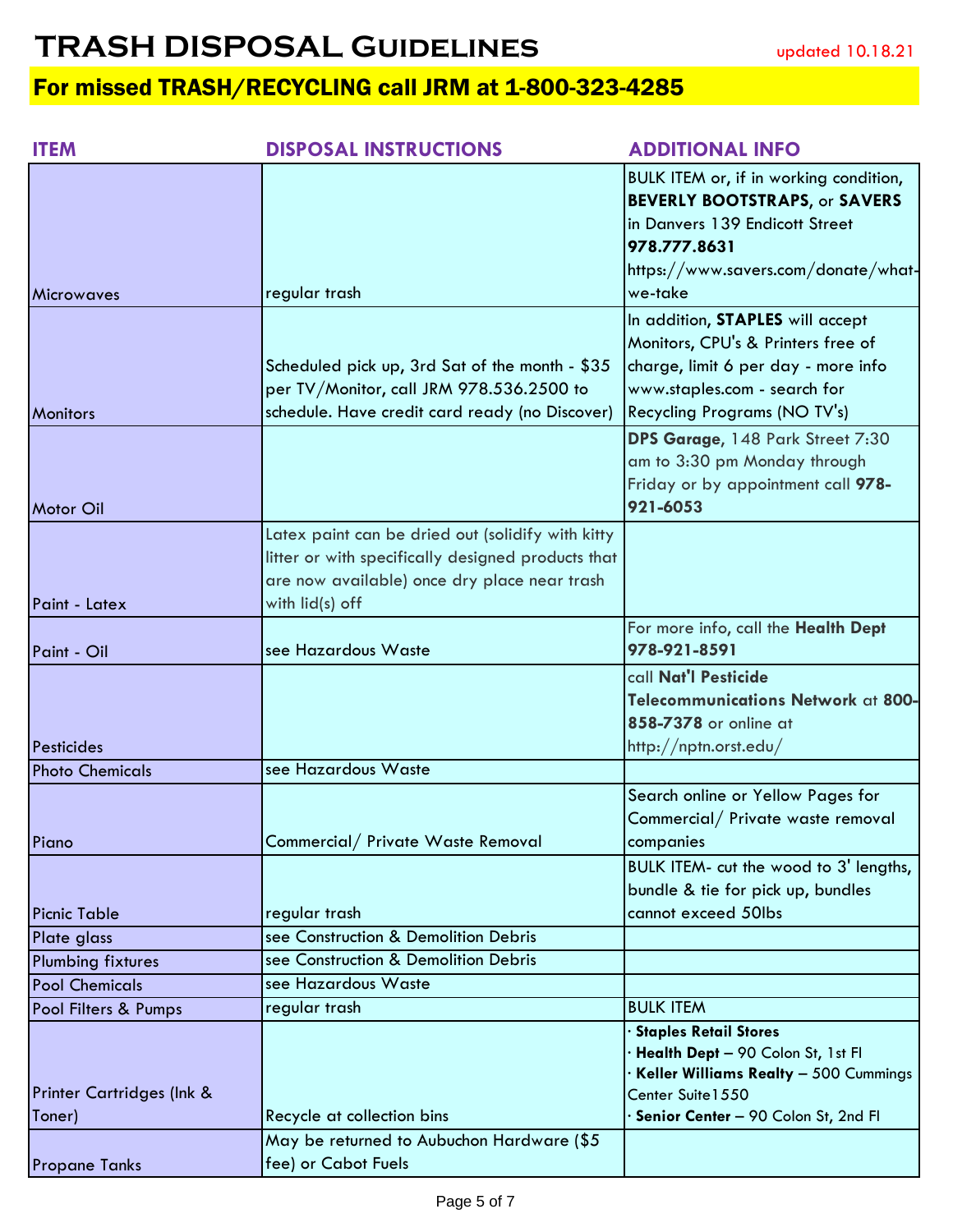| <b>ITEM</b>                 | <b>DISPOSAL INSTRUCTIONS</b>                                                                                                                                                         | <b>ADDITIONAL INFO</b>                                                                                                                                         |
|-----------------------------|--------------------------------------------------------------------------------------------------------------------------------------------------------------------------------------|----------------------------------------------------------------------------------------------------------------------------------------------------------------|
| Recycle Info                | the Recyclopedia https://recyclesmartma.org/<br>Beyond the Bin Recycling Directory<br>https://recyclesearch.com/profile/ma                                                           | www.earth911.com<br>Type in what you want to recycle &<br>your zip code & earth911 finds<br>locations in your area where you can<br>bring your item(s)         |
| Refrigerators               | Freon must be removed by licensed technician,<br>they will most likely remove item at that time. If<br>pick up is still needed, call JRM 978.536.2500<br>to discuss options.         | <b>Contact any licensed appliance</b><br>dealer of your choice (find via<br>Google search or Yellow Pages) to<br>have freon removed                            |
| <b>Rigid Plastics</b>       | e.g. Recycle Bins, plastic lawn furniture, plastic<br>crates, plastic lawn toys, etc                                                                                                 | See Bulk Items                                                                                                                                                 |
| <b>Roofing Shingles</b>     | see Construction & Demolition Debris                                                                                                                                                 |                                                                                                                                                                |
| <b>Screen Door</b>          | regular trash                                                                                                                                                                        |                                                                                                                                                                |
| Shredding                   | place shredded paper in a paper bag- place<br>in trash- NOT recyclable                                                                                                               | Paper to be shredded- bring to North<br>Shore Recycled Fibers 53 Jefferson<br>Ave. Salem MA 978.744.7330                                                       |
| <b>Smoke Detectors</b>      | remove battery, dispose in trash                                                                                                                                                     |                                                                                                                                                                |
| <b>Snow Blowers - Small</b> | Regular Trash                                                                                                                                                                        | Considered bulk item - 1 per week,<br>remove gas and oil prior to placing<br>curbside                                                                          |
| <b>Steel Door</b>           | White Goods - 3rd Sat. of every month                                                                                                                                                | Call JRM 978.536.2500 to schedule<br>pickup. Deadline is 10am the Friday<br>before                                                                             |
| <b>Stove</b>                | see Appliances                                                                                                                                                                       |                                                                                                                                                                |
| Styrofoam                   | regular trash                                                                                                                                                                        |                                                                                                                                                                |
| <b>Textiles</b>             | Baystate Textile have boxes at all Beverly<br>Public Schools. May be placed with your<br>compost if you are in the program run by Black https://www.savers.com/donate/what-<br>Earth | <b>BEVERLY BOOTSTRAPS or SAVERS in</b><br>Danvers 139 Endicott Street<br>978.777.8631<br>we-take                                                               |
| <b>Thermometers</b>         | see Mercury                                                                                                                                                                          |                                                                                                                                                                |
| <b>Thermostats</b>          | see Mercury                                                                                                                                                                          |                                                                                                                                                                |
| <b>Tires</b>                |                                                                                                                                                                                      | look in YP or online under Garbage &<br><b>Rubbish Removal</b>                                                                                                 |
| <b>Toilets</b>              | regular trash                                                                                                                                                                        | Considered bulk item - 1 per week                                                                                                                              |
| <b>Transfer Stations</b>    | G. Mello Transfer Station 203 E Main St, Rte                                                                                                                                         | Solid waste based on a per bag or<br>barrel cost, recyclables are free. For<br>hours and more info:<br>www.mellodisposal.com/transfer-<br>station 978-352-8581 |
|                             | 133 Georgetown located in Georgetown, MA                                                                                                                                             |                                                                                                                                                                |